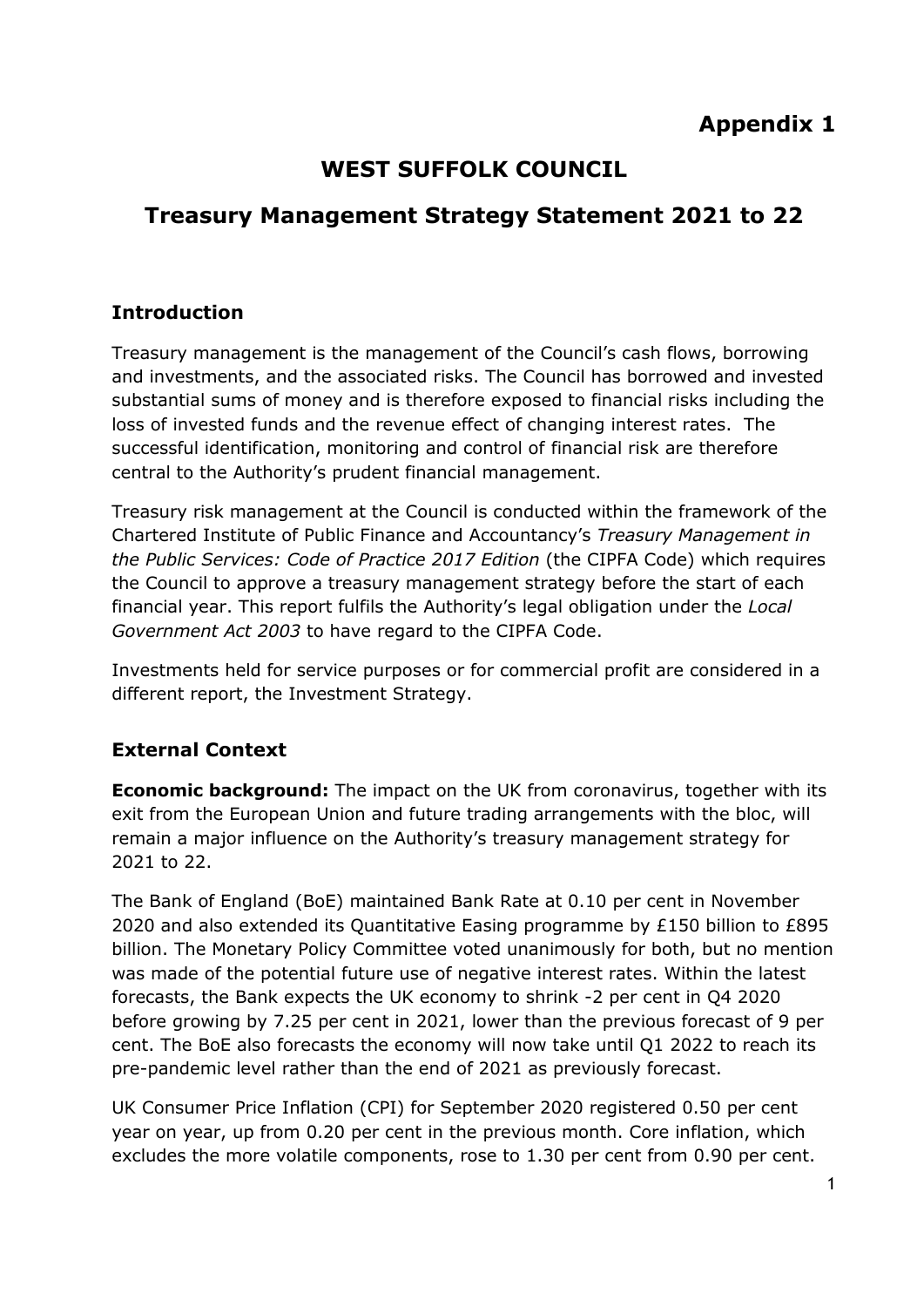The most recent labour market data for the three months to August 2020 showed the unemployment rate rose to 4.50 per cent while the employment rate fell to 75.60 per cent. Both measures are expected to deteriorate further due to the ongoing impact of coronavirus on the jobs market, particularly when the various government job retention schemes start to be unwound in 2021, with the BoE forecasting unemployment will peak at 7.75 per cent in Q2 2021. In August, the headline 3-month average annual growth rate for wages were 0 per cent for total pay and 0.80 per cent for regular pay. In real terms, after adjusting for inflation, total pay growth fell by -0.80 per cent while regular pay was up 0.10 per cent.

GDP growth fell by -19.80 per cent in the second quarter of 2020, a much sharper contraction from -2 per cent in the previous three months, with the annual rate falling -21.50 per cent from -1.60 per cent. All sectors fell quarter-on-quarter, with dramatic declines in construction (-35.70 per cent), services (-19.20 per cent) and production (-16.30 per cent), and a more modest fall in agriculture (-5.90 per cent). Monthly GDP estimates have shown the economy is recovering but remains well below its pre-pandemic peak. Looking ahead, the BoE's November Monetary Policy Report forecasts economic growth will rise in 2021 with GDP reaching 11 per cent in Q4 2021, 3.10 per cent in Q4 2022 and 1.60 per cent in Q4 2023.

GDP growth in the euro zone rebounded by 12.70 per cent in Q3 2020 after contracting by -3.70 per cent and -11.80 per cent in the first and second quarters, respectively. Headline inflation, however, remains extremely weak, registering - 0.30 per cent year-on-year in October, the third successive month of deflation. Core inflation registered 0.20 per cent y/y, well below the European Central Bank's (ECB) target of 'below, but close to 2 per cent'. The ECB is expected to continue holding its main interest rate of 0 per cent and deposit facility rate of -0.50 per cent for some time with further monetary stimulus expected later in 2020.

The US economy contracted at an annualised rate of 31.70 per cent in Q2 2020 and then rebounded by 33.10 per cent in Q3. The Federal Reserve maintained the Fed Funds rate at between 0 per cent and 0.25 per cent and announced a change to its inflation targeting regime to a more flexible form of average targeting. The Fed also provided strong indications that interest rates are unlikely to change from current levels over the next three years.

Former vice-president Joe Biden won the 2020 US presidential election. Mr Biden is making tackling coronavirus his immediate priority and will also be reversing several executive orders signed by his predecessor and take the US back into the Paris climate accord and the World Health Organization.

**Credit outlook:** After spiking in late March as coronavirus became a global pandemic, credit default swap (CDS) prices for the larger UK banks have steadily fallen back to almost pre-pandemic levels. Although uncertainty around COVID-19 related loan defaults lead to banks provisioning billions for potential losses in the first half of 2020, drastically reducing profits, reported impairments for Q3 were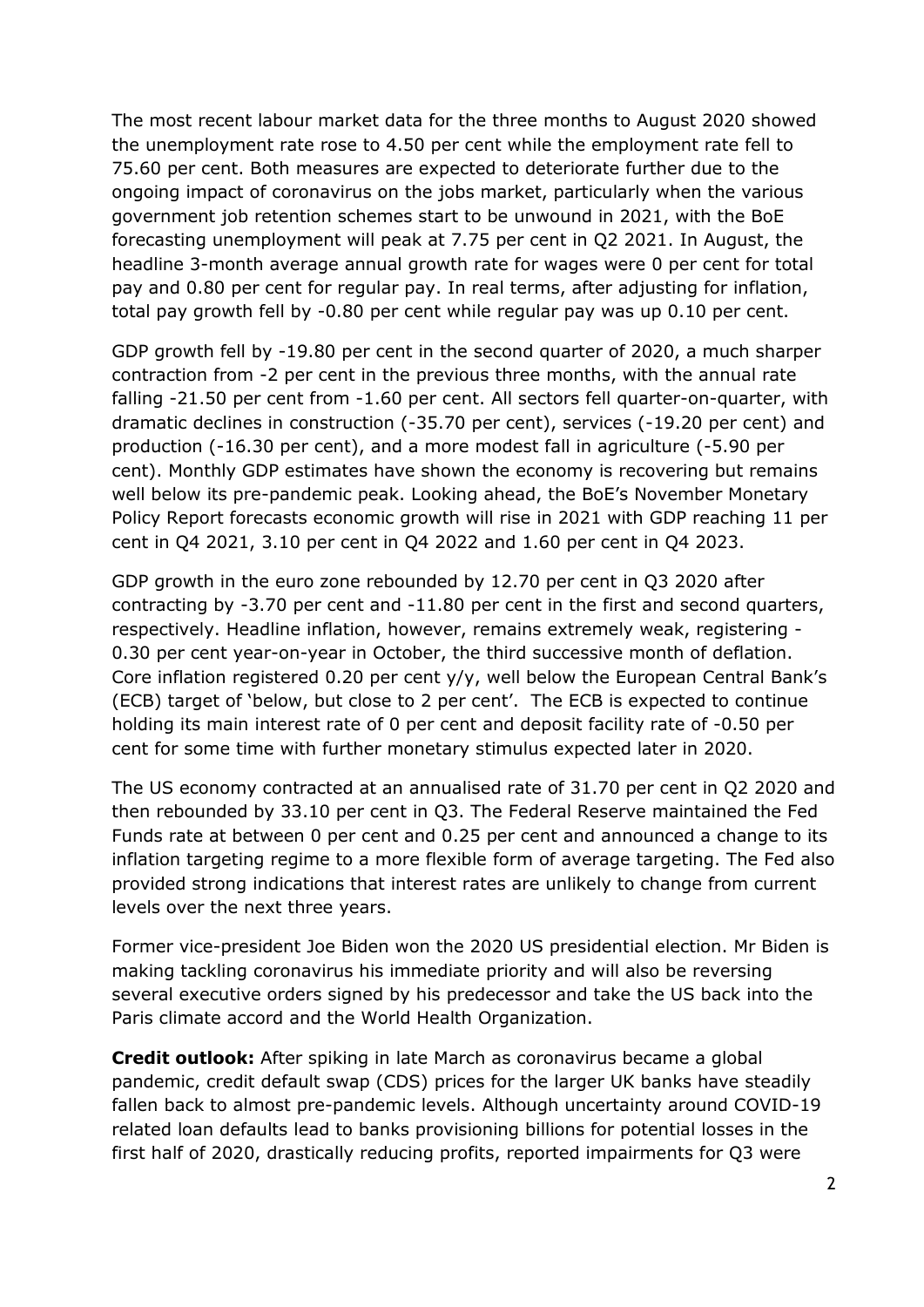much reduced in some institutions. However, general bank profitability in 2020 is likely to be significantly lower than in previous years.

The credit ratings for many UK institutions were downgraded on the back of downgrades to the sovereign rating. Credit conditions more generally though in banks and building societies have tended to be relatively benign, despite the impact of the pandemic.

Looking forward, the potential for bank losses to be greater than expected when government and central bank support starts to be removed remains a risk, as does the UK not achieving a Brexit deal, suggesting a cautious approach to bank deposits in 2021 to 22 remains advisable.

**Interest rate forecast:** The Council's treasury management adviser Arlingclose is forecasting that BoE Bank Rate will remain at 0.10 per cent until at least the end of 2023. The risks to this forecast are judged to be to the downside as the BoE and UK government continue to react to the coronavirus pandemic and the Brexit transition period ends. The BoE extended its asset purchase programme to £895 billion in November while keeping Bank Rate on hold. However, further interest rate cuts to zero, or possibly negative, cannot yet be ruled out but this is not part of the Arlingclose central forecast.

Gilt yields are expected to remain very low in the medium-term while short-term yields are likely to remain below or at zero until such time as the BoE expressly rules out the chance of negative interest rates or growth/inflation prospects improve. The central case is for 10-year and 20-year to rise to around 0.50 per cent and 0.75 per cent respectively over the time horizon. The risks around the gilt yield forecasts are judged to be broadly balanced between upside and downside risks, but there will almost certainly be short-term volatility due to economic and political uncertainty and events.

A more detailed economic and interest rate forecast provided by Arlingclose is attached at Appendix A.

For the purpose of setting the budget, it has been assumed that new treasury investments will be made at an average rate of 0.25 per cent, and that new longterm loans will be borrowed at an average rate of 3.00 per cent.

#### **Local Context**

On 31st December 2020, the Council held £4 million of borrowing and £38.90 million of treasury investments. This is set out in further detail at Appendix B.

The underlying need to borrow for capital purposes is measured by the Capital Financing Requirement (CFR). The table below details the forecast CFR over the next 3 years.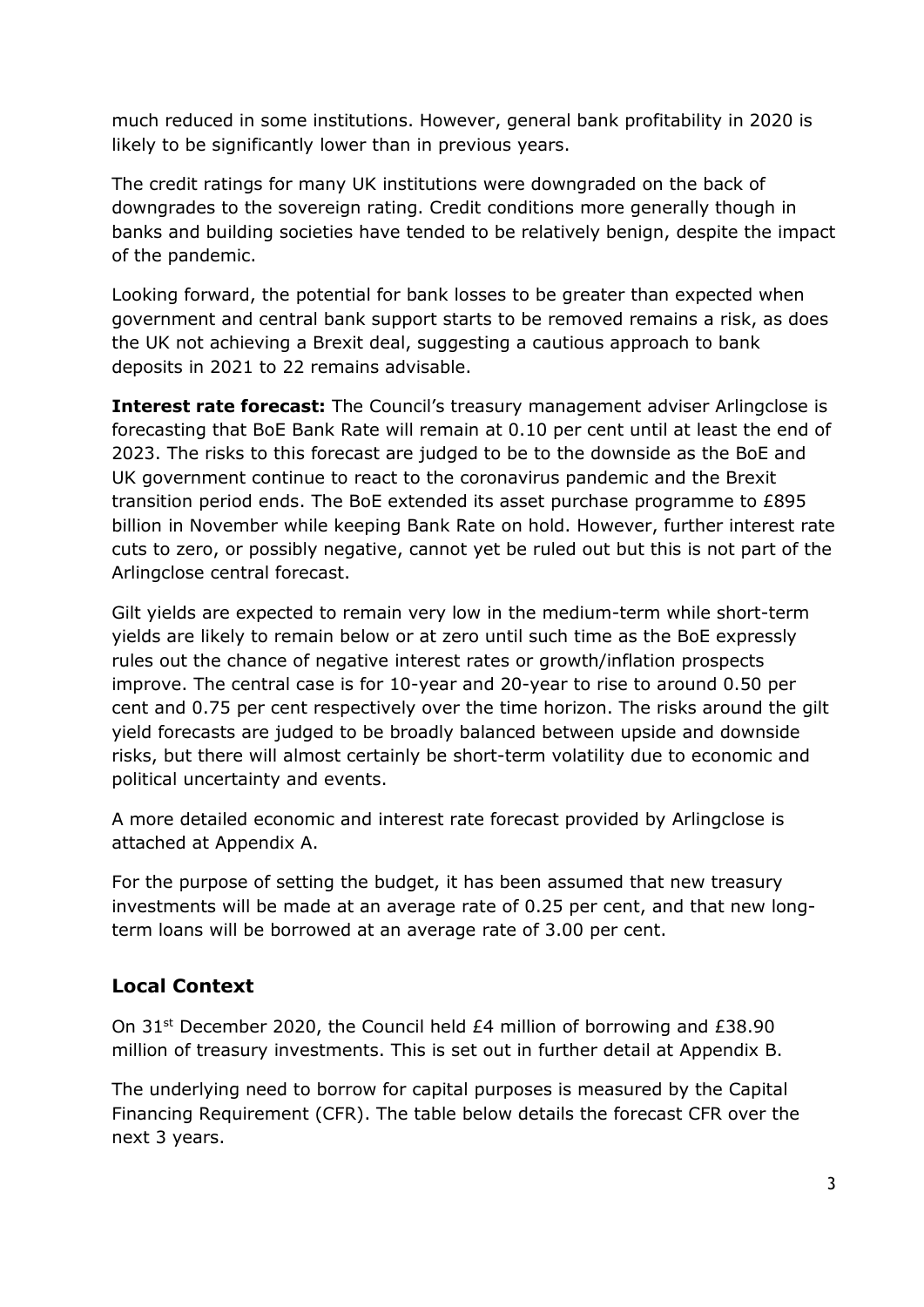|                                                            | 31 March<br>2020    | 31 March<br>2021                       | 31 March<br>2021      | 31 March<br>2022      | 31 March<br>2023      | 31 March<br>2024      |
|------------------------------------------------------------|---------------------|----------------------------------------|-----------------------|-----------------------|-----------------------|-----------------------|
|                                                            | <b>Actual</b><br>£m | <b>Approved</b><br><b>Budget</b><br>£m | <b>Forecast</b><br>£m | <b>Forecast</b><br>£m | <b>Forecast</b><br>£m | <b>Forecast</b><br>£m |
| Capital<br><b>Financing</b><br><b>Requirement</b><br>(CFR) | 40.00               | 91.86                                  | 59.21                 | 96.33                 | 151.40                | 205.16                |

The Council's current strategy is to maintain borrowing and investments below their underlying levels, sometimes known as internal borrowing. The Council will continue to monitor this strategy in order to decide whether externally borrowing to pre-fund future years requirements would better meet its borrowing objectives. (please see details below).

The Council has an increasing CFR due to the capital programme. Consequently, investment levels will continue to fall in year as capital receipts and revenue reserves are used to finance capital expenditure and the revenue budget.

External borrowing is expected to take place in 2021 to 22, as the amount of capital expenditure is forecast to outweigh the amount of remaining cash reserves the council holds.

CIPFA's *Prudential Code for Capital Finance in Local Authorities* recommends that the Authority's total debt should be lower than its highest forecast CFR over the next three years. The Council expects to comply with this recommendation during 2021 to 22.

#### **Borrowing Strategy**

The Council currently holds £4 million of loans, consistent with previous years, as part of its strategy for funding previous years' capital programmes. The Council expects to externally borrow £38 million in 2021 to 22. The Council may also borrow additional sums to pre-fund future years' requirements, providing this does not exceed the authorised limit for borrowing of £105.97 million

**Objectives:** The Authority's chief objective when borrowing money is to strike an appropriately low risk balance between securing low interest costs and achieving certainty of those costs over the period for which funds are required. The flexibility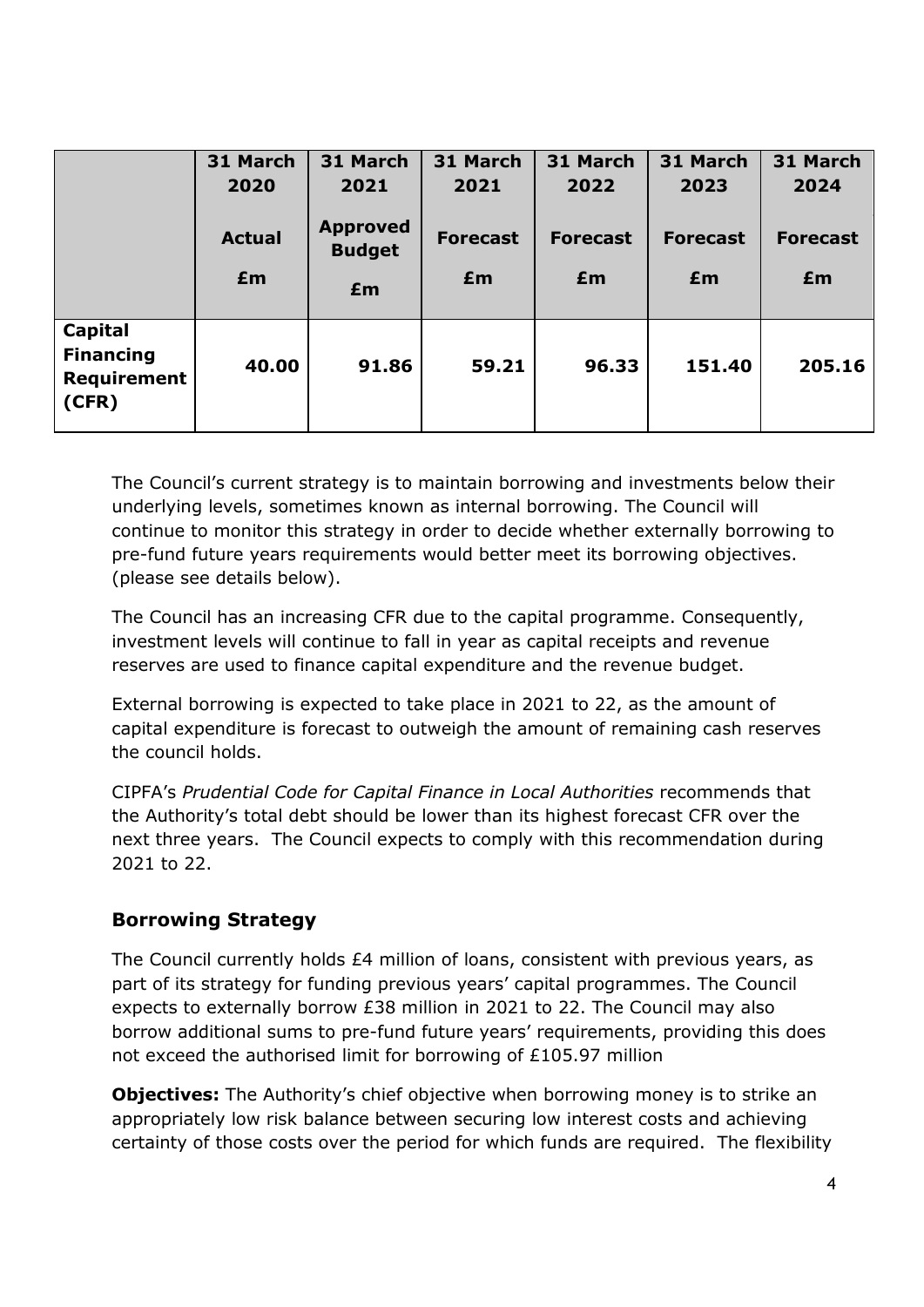to renegotiate loans should the Authority's long-term plans change is a secondary objective.

**Strategy:** Given the significant cuts to public expenditure and in particular to local government funding, the Council's borrowing strategy continues to address the key issue of affordability without compromising the longer-term stability of the debt portfolio. With short-term interest rates currently much lower than long-term rates, it is likely to be more cost effective in the short-term to either use internal resources, or to borrow short-term loans instead.

By doing so, the Authority is able to reduce net borrowing costs (despite foregone investment income) and reduce overall treasury risk. The benefits of internal and/or short-term borrowing will be monitored regularly against the potential for incurring additional costs by deferring borrowing into future years when long-term borrowing rates are forecast to rise modestly. Arlingclose will assist the Council with this 'cost of carry' and breakeven analysis. Its output may determine whether the Council borrows additional sums at long-term fixed rates in 2021 to 22 with a view to keeping future interest costs low, even if this causes additional cost in the short-term.

Traditionally, local authorities have raised their long-term borrowing from the PWLB. However, PWLB loans are no longer available to local authorities planning to buy investment assets primarily for yield, therefore, the Council would consider long-term loans from other sources including banks, pensions and local authorities, and investigate the possibility of issuing bonds and similar instruments, in order to lower interest costs and reduce over-reliance on one source of funding in line with the CIPFA Code.

Alternatively, the Authority may arrange forward starting loans during 2021 to 22, where the interest rate is fixed in advance, but the cash is received in later years. This would enable certainty of cost to be achieved without suffering a cost of carry in the intervening period.

In addition, the Authority may borrow short-term loans to cover unplanned cash flow shortages.

**Sources of borrowing:** The approved sources of long-term and short-term borrowing are:

- HM Treasury's PWLB lending facility (formerly the Public Works Loan Board)
- any institution approved for investments (see below)
- any other bank or building society authorised to operate in the UK
- any other UK public sector body
- UK public and private sector pension funds (except Suffolk County Council Pension Fund)
- capital market bond investors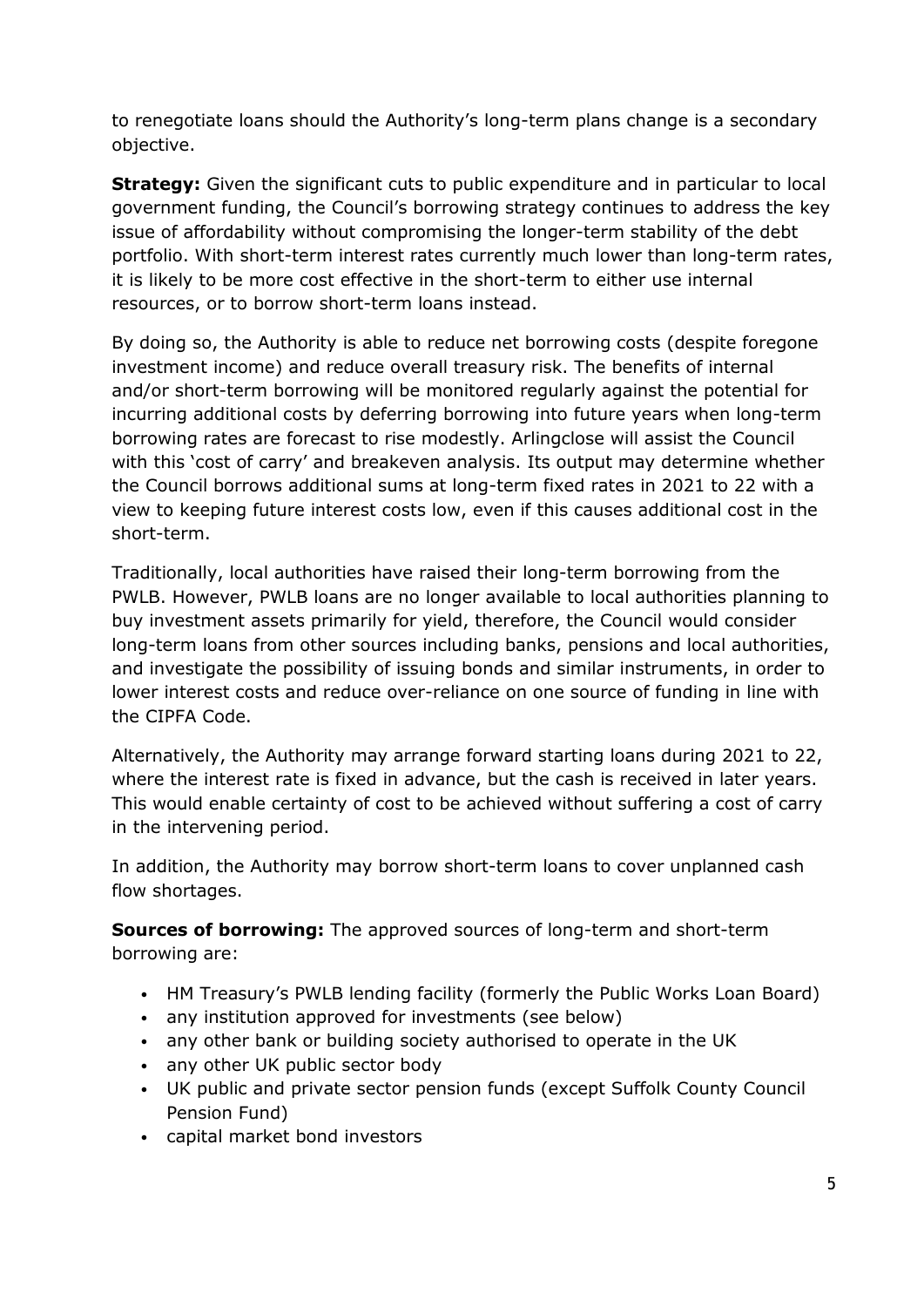• UK Municipal Bonds Agency plc and other special purpose companies created to enable local authority bond issues

**Other sources of debt finance:** In addition, capital finance may be raised by the following methods that are not borrowing, but may be classed as other debt liabilities:

- leasing
- hire purchase
- Private Finance Initiative
- sale and leaseback

The Council has previously raised all of its long-term borrowing from the commercial loan market, but it continues to investigate other sources of finance, such as local authority loans that may be available at more favourable rates.

**Municipal Bonds Agency:** UK Municipal Bonds Agency plc was established in 2014 by the Local Government Association as an alternative to the PWLB. It plans to issue bonds on the capital markets and lend the proceeds to local authorities. This will be a more complicated source of finance than the PWLB for two reasons: borrowing authorities will be required to provide bond investors with a guarantee to refund their investment in the event that the agency is unable to for any reason; and there will be a lead time of several months between committing to borrow and knowing the interest rate payable. Any decision to borrow from the Agency will therefore be the subject of a separate report to full Council.

**Lender's Option Borrower's Option Loans (LOBOs):** The Council entered into a 70 year, £4 million LOBO loan on 31 March 2008, where the lender had an option to propose an increase in the interest rate at set dates, following which the Council had the option to either accept the new rate or repay the loan at no additional cost. However, in 2016 to 17 Barclays wrote to the Council confirming their decision to waive their right to change the applicable interest rate of this loan, effectively changing it to a fixed rate loan.

**Short-term and variable rate loans**: These loans leave the Council exposed to the risk of short-term interest rate rises and are therefore subject to the interest rate exposure limits in the treasury management indicators below. Financial derivatives may be used to manage this interest rate risk (see section below).

**Debt rescheduling:** The PWLB allows authorities to repay loans before maturity and either pay a premium or receive a discount according to a set formula based on current interest rates. Other lenders may also be prepared to negotiate premature redemption terms. The Council may take advantage of this and replace some loans with new loans, or repay loans without replacement, where this is expected to lead to an overall cost saving or a reduction in risk.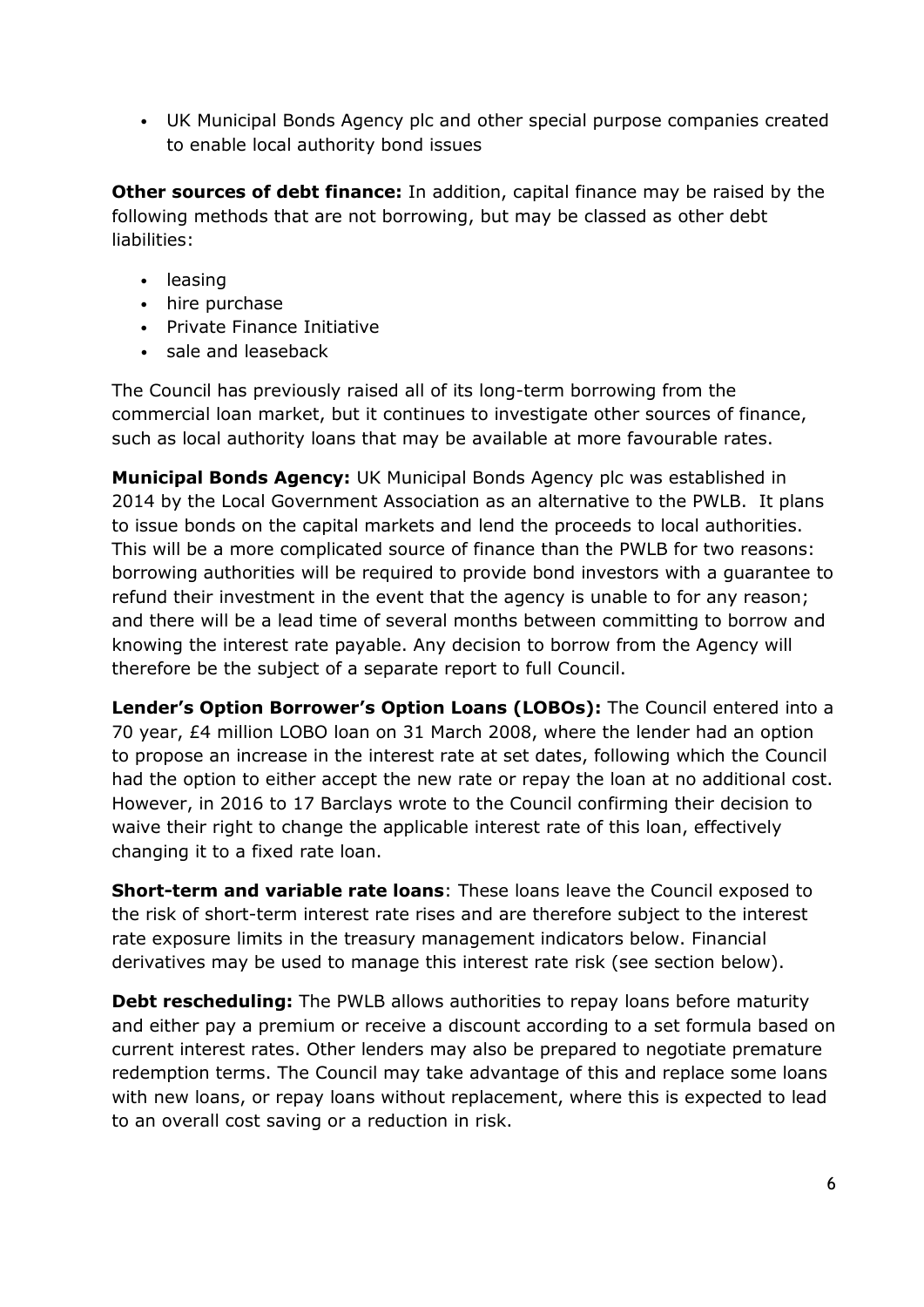## **Treasury Investment Strategy**

The Council holds invested funds, representing income received in advance of expenditure plus balances and reserves held. In the past 12 months, the Council's treasury investment balance has ranged between £29 million and £39 million. During 2021 to 22 and in future years, these levels are expected to fall due to the Council's Capital Programme.

**Objectives:** The CIPFA Code requires the Council to invest its treasury funds prudently, and to have regard to the security and liquidity of its investments before seeking the highest rate of return, or yield. The Council's objective when investing money is to strike an appropriate balance between risk and return, minimising the risk of incurring losses from defaults and the risk of receiving unsuitably low investment income. Where balances are expected to be invested for more than one year, the Council will aim to achieve a total return that is equal or higher than the prevailing rate of inflation, in order to maintain the spending power of the sum invested.

**Negative interest rates:** The COVID-19 pandemic has increased the risk that the Bank of England will set its Bank Rate at or below zero, which is likely to feed through to negative interest rates on all low risk, short-term investment options. Since investments cannot pay negative income, negative rates will be applied by reducing the value of investments. In this event, security will be measured as receiving the contractually agreed amount at maturity, even though this may be less than the amount originally invested.

**Strategy:** The majority of the Authority's surplus cash is currently invested in short-term unsecured bank deposits, Debt Management Account Deposit Fund and money market funds. This in line with the Borrowing Strategy (above).

**Business models:** Under the new IFRS 9 standard, the accounting for certain investments depends on the Council's "business model" for managing them. The Council aims to achieve value from its treasury investments by a business model of collecting the contractual cash flows and therefore, where other criteria are also met, these investments will continue to be accounted for at amortised cost.

**Approved counterparties:** The Authority may invest its surplus funds with any of the counterparty types in the table below, subject to the limits shown.

| <b>Credit Rating</b> | <b>Banks Unsecured</b> | <b>Banks Secured</b> | <b>Pooled Funds</b> |
|----------------------|------------------------|----------------------|---------------------|
|                      | £6 million             | £12 million          | £12 million         |
| AAA                  | 5 years                | 20 years             | 20 years            |
| $AA+$                | £6 million             | £12 million          | £12 million         |
|                      | 5 years                | 10 years             | 15 years            |

#### **Treasury investment counterparties and limits**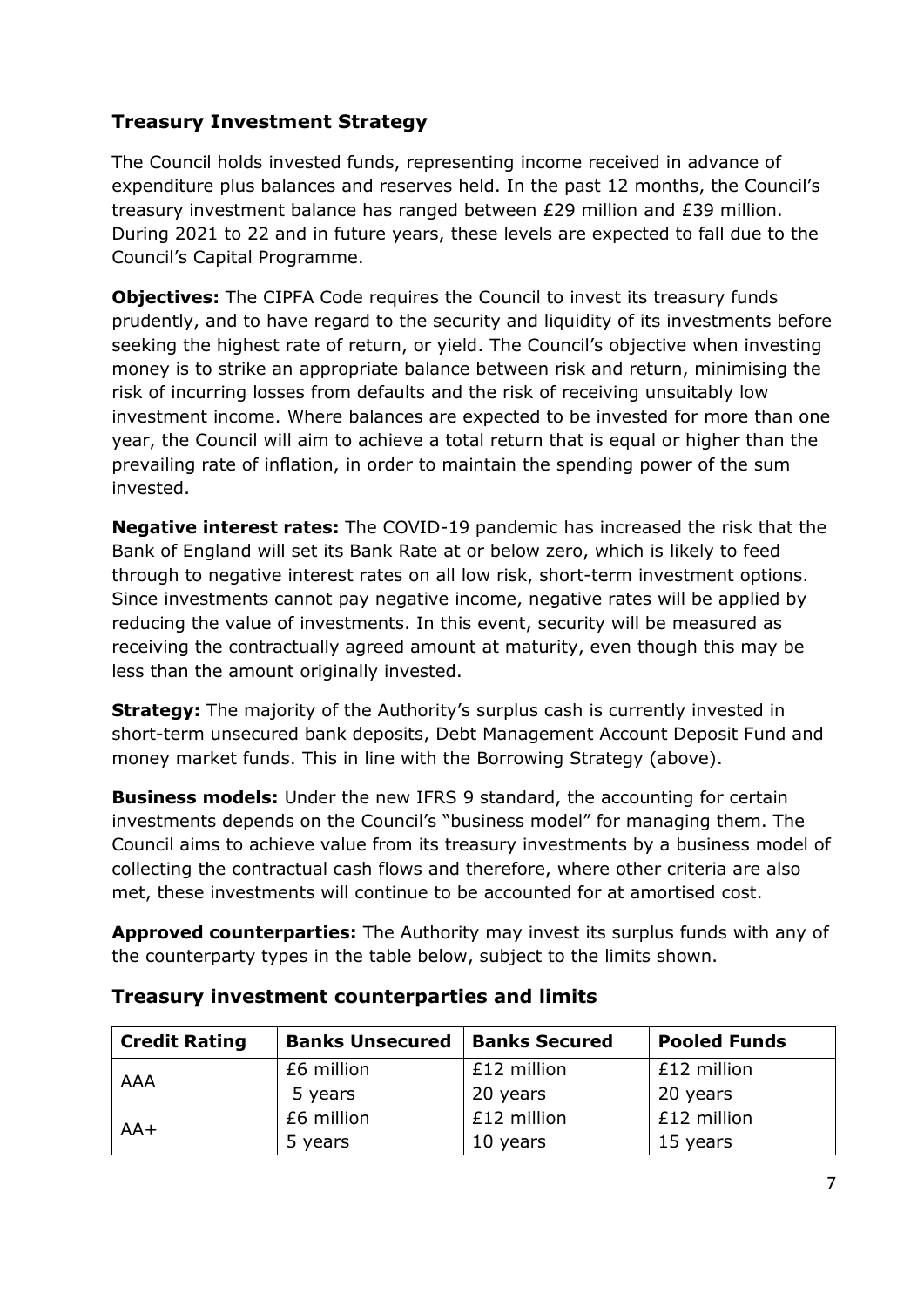| AA                    | £6 million                                                  | £10 million | £10 million |  |  |  |  |
|-----------------------|-------------------------------------------------------------|-------------|-------------|--|--|--|--|
|                       | 4 years                                                     | 5 years     | 15 years    |  |  |  |  |
| AA-                   | £6 million                                                  | £10 million | £10 million |  |  |  |  |
|                       | 3 years                                                     | 4 years     | 10 years    |  |  |  |  |
| $A+$                  | £6 million                                                  | £8 million  | £8 million  |  |  |  |  |
|                       | 2 years                                                     | 3 years     | 5 years     |  |  |  |  |
| A                     | £6 million                                                  | £8 million  | £8 million  |  |  |  |  |
|                       | 13 months                                                   | 2 years     | 5 years     |  |  |  |  |
| A-                    | £6 million                                                  | £6 million  | £6 million  |  |  |  |  |
|                       | 6 months                                                    | 13 months   | 5 years     |  |  |  |  |
| None                  | £6 million                                                  | n/a         | £1 million  |  |  |  |  |
|                       | 6 months                                                    |             | 5 years     |  |  |  |  |
| <b>UK</b>             | Unlimited, 50 Years                                         |             |             |  |  |  |  |
| Government            |                                                             |             |             |  |  |  |  |
|                       | Using Arlingclose Rating Formula (Per iDeal trade platform) |             |             |  |  |  |  |
| <b>Other UK Local</b> | Gold - $£12$ million - 5 years                              |             |             |  |  |  |  |
| <b>Authorities</b>    | Silver - $£10$ million - 5 years                            |             |             |  |  |  |  |
|                       | Bronze - $E8$ million - 5 years                             |             |             |  |  |  |  |

This table must be read in conjunction with the notes below

**\* Minimum credit rating:** Treasury investments will only be made with entities whose lowest published long-term credit rating is no lower than [A-]. Where available, the credit rating relevant to the specific investment or class of investment is used, otherwise the counterparty credit rating is used. However, investment decisions are never made solely based on credit ratings, and all other relevant factors including external advice will be taken into account.

For entities without published credit ratings, investments may be made either (a) where external advice indicates the entity to be of similar credit quality; or (b) to a maximum of £6 million per counterparty as part of a diversified pool e.g. via a peer-to-peer platform.

**Government:** Loans to, and bonds and bills issued or guaranteed by, national governments, regional and local authorities and multilateral development banks. These investments are not subject to bail-in, and there is generally a lower risk of insolvency, although they are not zero risk. Investments with the UK Government are deemed to be zero credit risk due to its ability to create additional currency and therefore may be made in unlimited amounts for up to 50 years.

**Secured investments:** Investments secured on the borrower's assets, which limits the potential losses in the event of insolvency. The amount and quality of the security will be a key factor in the investment decision. Covered bonds and reverse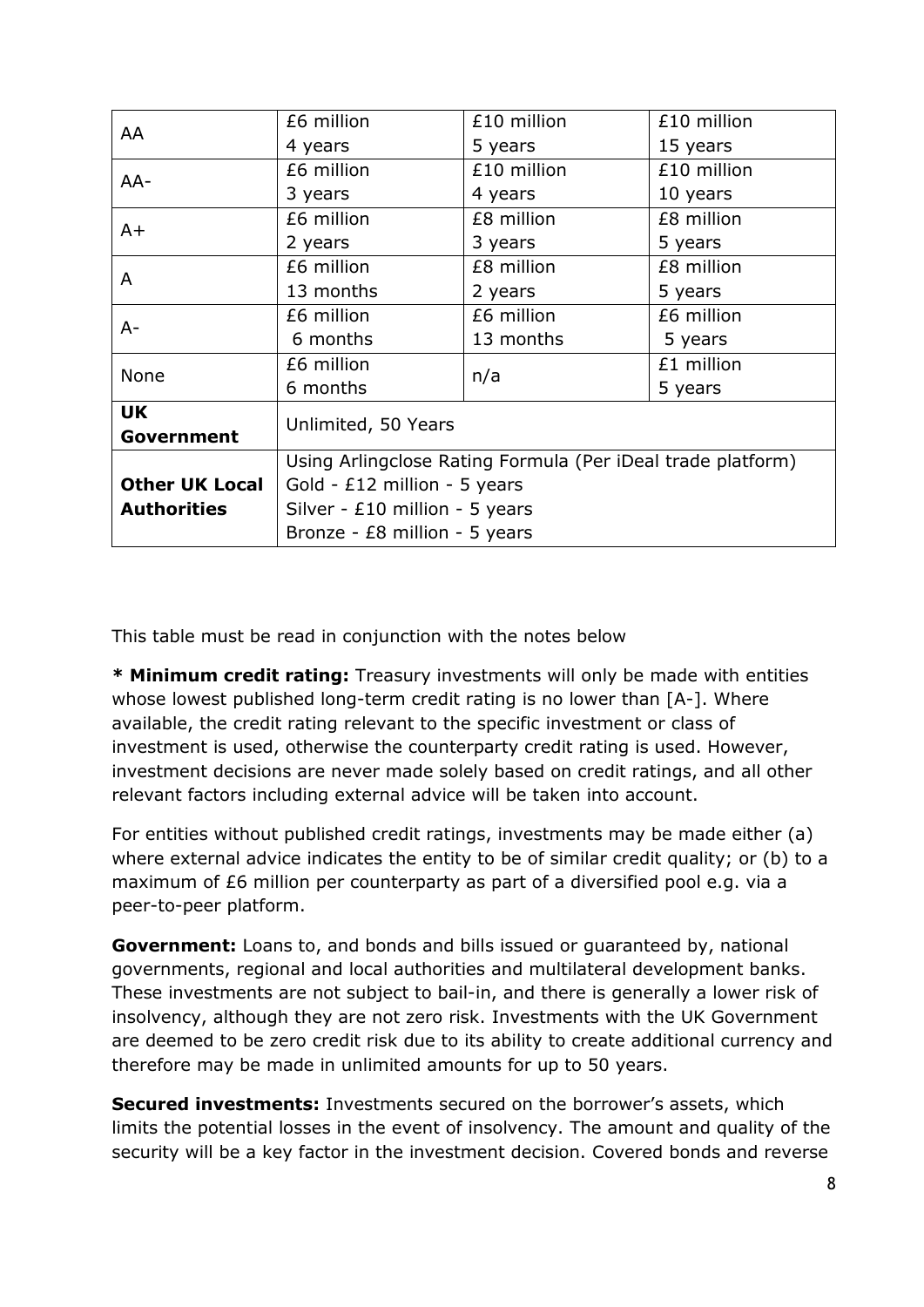repurchase agreements with banks and building societies are exempt from bail-in. Where there is no investment specific credit rating, but the collateral upon which the investment is secured has a credit rating, the higher of the collateral credit rating and the counterparty credit rating will be used. The combined secured and unsecured investments with any one counterparty will not exceed the cash limit for secured investments.

**Banks and building societies (unsecured):** Accounts, deposits, certificates of deposit and senior unsecured bonds with banks and building societies, other than multilateral development banks. These investments are subject to the risk of credit loss via a bail-in should the regulator determine that the bank is failing or likely to fail. See below for arrangements relating to operational bank accounts.

**Registered providers (unsecured):** Loans to, and bonds issued or guaranteed by, registered providers of social housing or registered social landlords, formerly known as housing associations. These bodies are regulated by the Regulator of Social Housing (in England), the Scottish Housing Regulator, the Welsh Government and the Department for Communities (in Northern Ireland). As providers of public services, they retain the likelihood of receiving government support if needed.

**Money market funds:** Pooled funds that offer same-day or short notice liquidity and very low or no price volatility by investing in short-term money markets. They have the advantage over bank accounts of providing wide diversification of investment risks, coupled with the services of a professional fund manager in return for a small fee. Although no sector limit applies to money market funds, the Authority will take care to diversify its liquid investments over a variety of providers to ensure access to cash at all times.

**Strategic pooled funds:** Bond, equity and property funds that offer enhanced returns over the longer term but are more volatile in the short term. These allow the Authority to diversify into asset classes other than cash without the need to own and manage the underlying investments. Because these funds have no defined maturity date, but are available for withdrawal after a notice period, their performance and continued suitability in meeting the Authority's investment objectives will be monitored regularly.

**Real estate investment trusts:** Shares in companies that invest mainly in real estate and pay the majority of their rental income to investors in a similar manner to pooled property funds. As with property funds, REITs offer enhanced returns over the longer term, but are more volatile especially as the share price reflects changing demand for the shares as well as changes in the value of the underlying properties.

**Other investments:** This category covers treasury investments not listed above, for example unsecured corporate bonds and company loans. Non-bank companies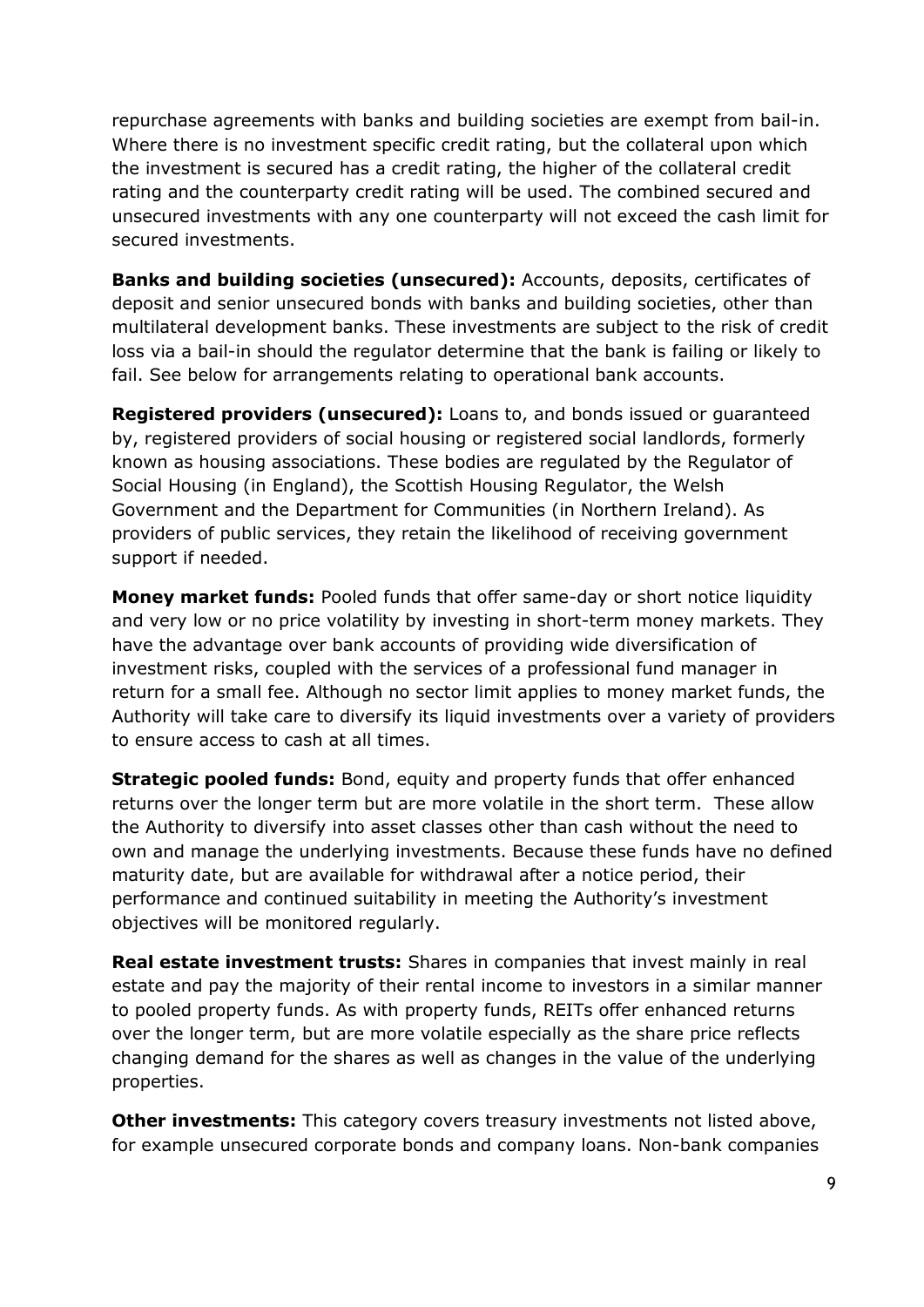cannot be bailed-in but can become insolvent placing the Authority's investment at risk.

**Operational bank accounts:** The Council may incur operational exposures, for example though current accounts, collection accounts and merchant acquiring services, to any UK bank with credit ratings no lower than BBB- and with assets greater than £25 billion. These are not classed as investments but are still subject to the risk of a bank bail-in, and balances will therefore be kept below £1 million per bank. The Bank of England has stated that in the event of failure, banks with assets greater than £25 billion are more likely to be bailed-in than made insolvent, increasing the chance of the Authority maintaining operational continuity.

**Risk assessment and credit ratings**: Credit ratings are obtained and monitored by the Council's treasury advisers, who will notify changes in ratings as they occur. The credit rating agencies in current use are listed in the Treasury Management Practices document. Where an entity has its credit rating downgraded so that it fails to meet the approved investment criteria then:

- no new investments will be made,
- any existing investments that can be recalled or sold at no cost will be, and
- full consideration will be given to the recall or sale of all other existing investments with the affected counterparty.

Where a credit rating agency announces that a credit rating is on review for possible downgrade (also known as "negative watch") so that it may fall below the approved rating criteria, then only investments that can be withdrawn on the next working day will be made with that organisation until the outcome of the review is announced. This policy will not apply to negative outlooks, which indicate a longterm direction of travel rather than an imminent change of rating.

**Other information on the security of investments**: The Council understands that credit ratings are good, but not perfect, predictors of investment default. Full regard will therefore be given to other available information on the credit quality of the organisations in which it invests, including credit default swap prices, financial statements, information on potential government support, reports in the quality financial press and analysis and advice from the Authority's treasury management adviser. No investments will be made with an organisation if there are substantive doubts about its credit quality, even though it may otherwise meet the above criteria.

When deteriorating financial market conditions affect the creditworthiness of all organisations, as happened in 2008 and 2020, this is not generally reflected in credit ratings, but can be seen in other market measures. In these circumstances, the Authority will restrict its investments to those organisations of higher credit quality and reduce the maximum duration of its investments to maintain the required level of security. The extent of these restrictions will be in line with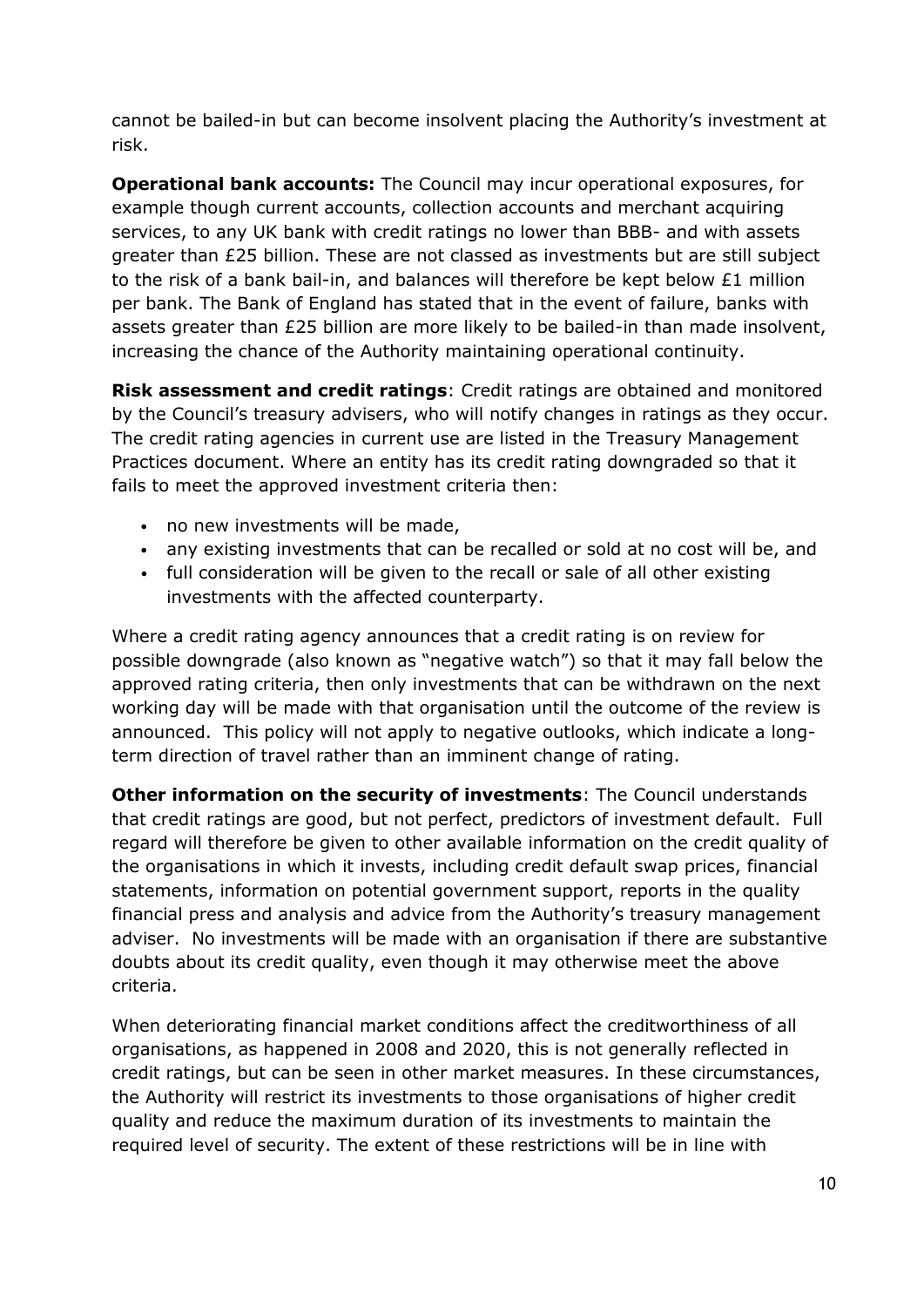prevailing financial market conditions. If these restrictions mean that insufficient commercial organisations of high credit quality are available to invest the Authority's cash balances, then the surplus will be deposited with the UK Government, or with other local authorities. This will cause investment returns to fall but will protect the principal sum invested.

**Investment limits**: The Council's revenue reserves available to cover investment losses are forecast to be £32.5 million on 31 March 2021. In order that no more than 40 per cent of available reserves will be put at risk in the case of a single default, the maximum that will be lent to any one organisation (other than the UK Government) will be £12 million. A group of entities under the same ownership will be treated as a single organisation for limit purposes.

Credit risk exposures arising from non-treasury investments, financial derivatives and balances greater than £1.50 million in operational bank accounts count against the relevant investment limits.

Limits are also placed on fund managers, investments in brokers' nominee accounts and foreign countries as below. Investments in pooled funds and multilateral development banks do not count against the limit for any single foreign country, since the risk is diversified over many countries.

|                                                | <b>Cash limit</b>      |
|------------------------------------------------|------------------------|
| Any single organisation, except the UK Central | £12 million each       |
| Government                                     |                        |
| <b>UK Central Government</b>                   | Unlimited              |
| Any group of organisations under the same      | £12 million per group  |
| ownership                                      |                        |
| Any group of pooled funds under the same       | £12 million per        |
| management                                     | manager                |
| Negotiable instruments held in a broker's      | £12 million per broker |
| nominee account                                |                        |
| Foreign countries                              | £3 million per country |
| Unsecured investments with building societies  | £6 million each        |
| Money market funds                             | £12 million in total   |

### **Investment limits**

**Liquidity management**: The Council uses purpose-built cash flow forecasting spreadsheet to determine the maximum period for which funds may prudently be committed. The forecast is compiled on a prudent basis to minimise the risk of the Authority being forced to borrow on unfavourable terms to meet its financial commitments. Limits on long-term investments are set by reference to the Authority's medium-term financial plan and cash flow forecast.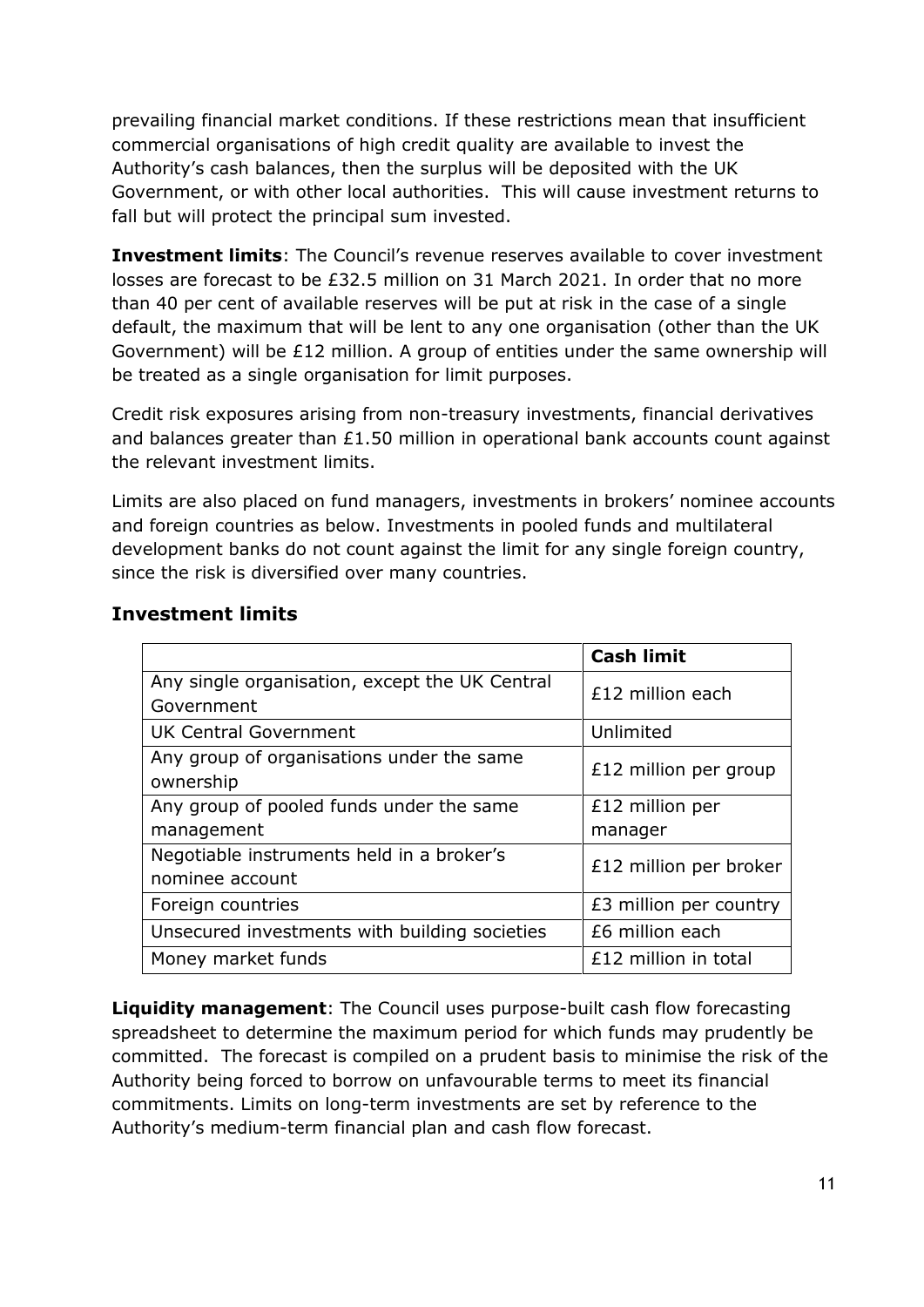The Council will spread its liquid cash over available providers (e.g. bank accounts and money market funds) to ensure that access to cash is maintained in the event of operational difficulties at any one provider.

### **Treasury Management related Prudential Indicators**

The Councils overall Treasury Management Strategy and Code of Practice links into the Council's Prudential Indicators and Minimum Revenue Provision Policy which are subject to separate reports to Council. A summary of the treasury related indicators is as follows, however these may be subject to change during the final budget setting processes. The final Prudential Indicator figures will be approved by Council in February.

|                         | 2020 to         | 2020 to        | 2021 to        | 2022 to        | 2023 to        |
|-------------------------|-----------------|----------------|----------------|----------------|----------------|
|                         | 21              | 21             | 22             | 23             | 24             |
|                         | <b>Approved</b> | <b>Revised</b> | <b>Budget</b>  | <b>Budget</b>  | <b>Budget</b>  |
|                         | £000            | £000           | £000           | £000           | £000           |
| <b>Authorised limit</b> |                 |                |                |                |                |
| for external debt       |                 |                |                |                |                |
| Borrowing               | 101,464         | 67,687         | 105,965        | 162,269        | 217,304        |
| Other long term         | $\mathbf 0$     | $\overline{0}$ | $\overline{0}$ | $\mathbf{0}$   | $\overline{0}$ |
| liabilities             |                 |                |                |                |                |
| <b>TOTAL</b>            | 101,464         | 67,687         | 105,965        | 162,269        | 217,304        |
| <b>Operational</b>      |                 |                |                |                |                |
| boundary for            |                 |                |                |                |                |
| external debt           |                 |                |                |                |                |
| Borrowing               | 91,318          | 60,918         | 95,368         | 146,042        | 195,574        |
| Other long term         | $\overline{0}$  | $\overline{0}$ | $\overline{0}$ | $\overline{0}$ | $\overline{0}$ |
| liabilities             |                 |                |                |                |                |
| <b>TOTAL</b>            | 91,318          | 60,918         | 95,368         | 146,042        | 195,574        |
| <b>Maturity</b>         |                 |                |                |                |                |
| <b>Structure of</b>     | $\frac{0}{0}$   | $\frac{1}{2}$  | $\frac{0}{0}$  | $\frac{0}{0}$  | $\frac{1}{2}$  |
| <b>Borrowing</b>        |                 |                |                |                |                |
| Upper Limit for %       |                 |                |                |                |                |
| of borrowing            |                 |                |                |                |                |
| maturing in:            |                 |                |                |                |                |
| • Under 12 Months       | 100%            | 100%           | 100%           | 100%           | 100%           |
| $\bullet$ 1 - 2 years   | 20%             | 20%            | 20%            | 20%            | 20%            |
| $\bullet$ 2 - 5 years   | 20%             | 20%            | 20%            | 20%            | 20%            |
| $\bullet$ 5 - 10 years  | 20%             | 20%            | 20%            | 20%            | 20%            |
| • Over 10 years         | 100%            | 100%           | 100%           | 100%           | 100%           |
| The lower limit for     | 0%              | $0\%$          | 0%             | $0\%$          | 0%             |
| all periods             |                 |                |                |                |                |
|                         |                 |                |                |                |                |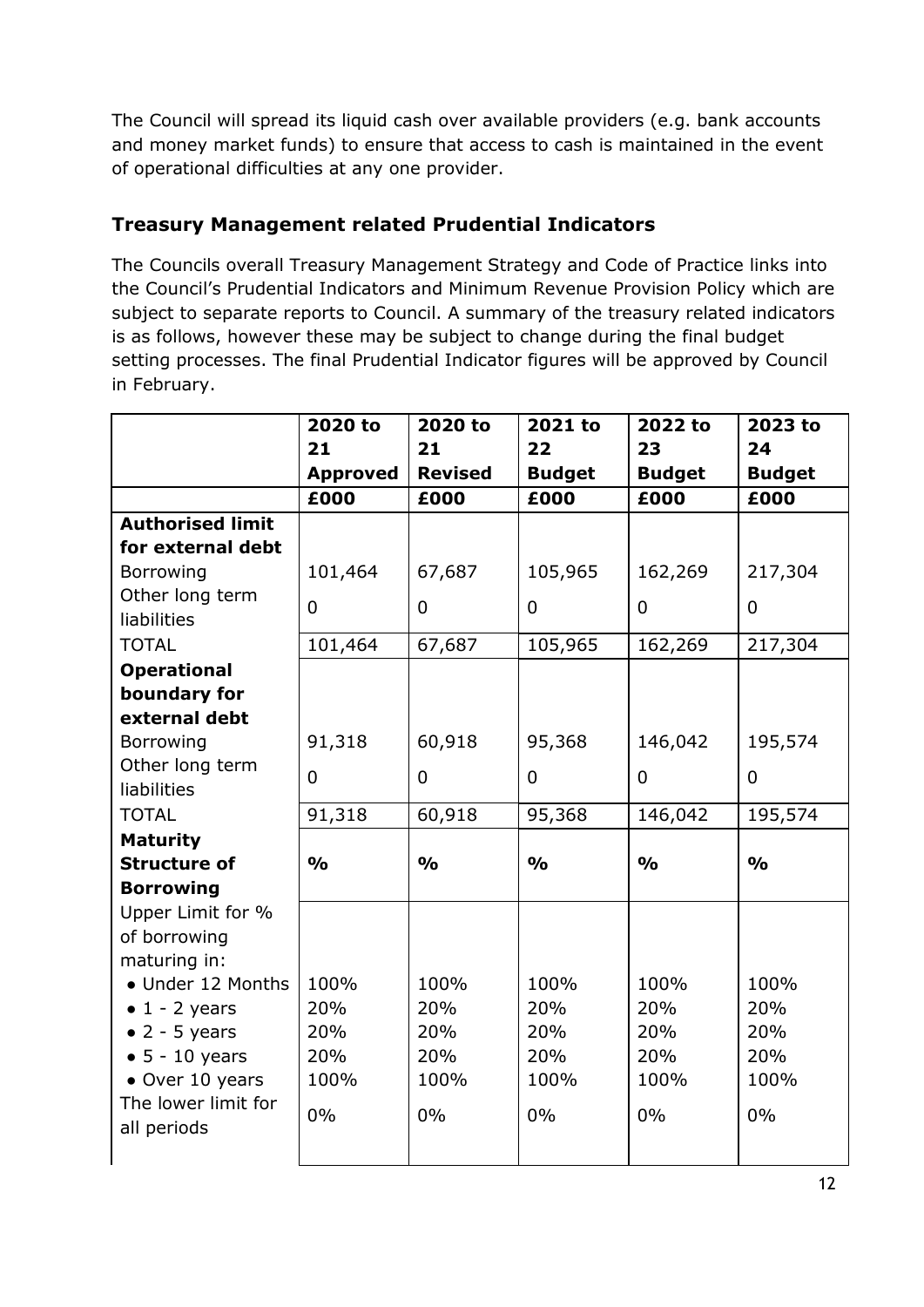| Upper limit for<br>total principal |        |        |        |        |        |
|------------------------------------|--------|--------|--------|--------|--------|
| sums invested                      | 30,000 | 30,000 | 30,000 | 30,000 | 30,000 |
| for over 364 days                  |        |        |        |        |        |
| (per maturity date)                |        |        |        |        |        |

#### **Related Matters**

The CIPFA Code requires the Council to include the following in its treasury management strategy.

**Financial derivatives:** Local authorities have previously made use of financial derivatives embedded into loans and investments both to reduce interest rate risk (e.g. interest rate collars and forward deals) and to reduce costs or increase income at the expense of greater risk (e.g. LOBO loans and callable deposits). The general power of competence in section 1 of the *Localism Act 2011* removes much of the uncertainty over local authorities' use of standalone financial derivatives (i.e. those that are not embedded into a loan or investment).

The Council will only use standalone financial derivatives (such as swaps, forwards, futures and options) where they can be clearly demonstrated to reduce the overall level of the financial risks that the Authority is exposed to. Additional risks presented, such as credit exposure to derivative counterparties, will be taken into account when determining the overall level of risk. Embedded derivatives, including those present in pooled funds and forward starting transactions, will not be subject to this policy, although the risks they present will be managed in line with the overall treasury risk management strategy.

Financial derivative transactions may be arranged with any organisation that meets the approved investment criteria, assessed using the appropriate credit rating for derivative exposures. An allowance for credit risk calculated using the methodology in the Treasury Management Practices document will count against the counterparty credit limit and the relevant foreign country limit.

In line with the CIPFA Code, the Council will seek external advice and will consider that advice before entering into financial derivatives to ensure that it fully understands the implications.

**Markets in Financial Instruments Directive**: The Council has opted up to professional client status with its providers of financial services, including advisers, banks, brokers and fund managers, allowing it access to a greater range of services but without the greater regulatory protections afforded to individuals and small companies. Given the size and range of the Authority's treasury management activities, the Chief Financial Officer believes this to be the most appropriate status.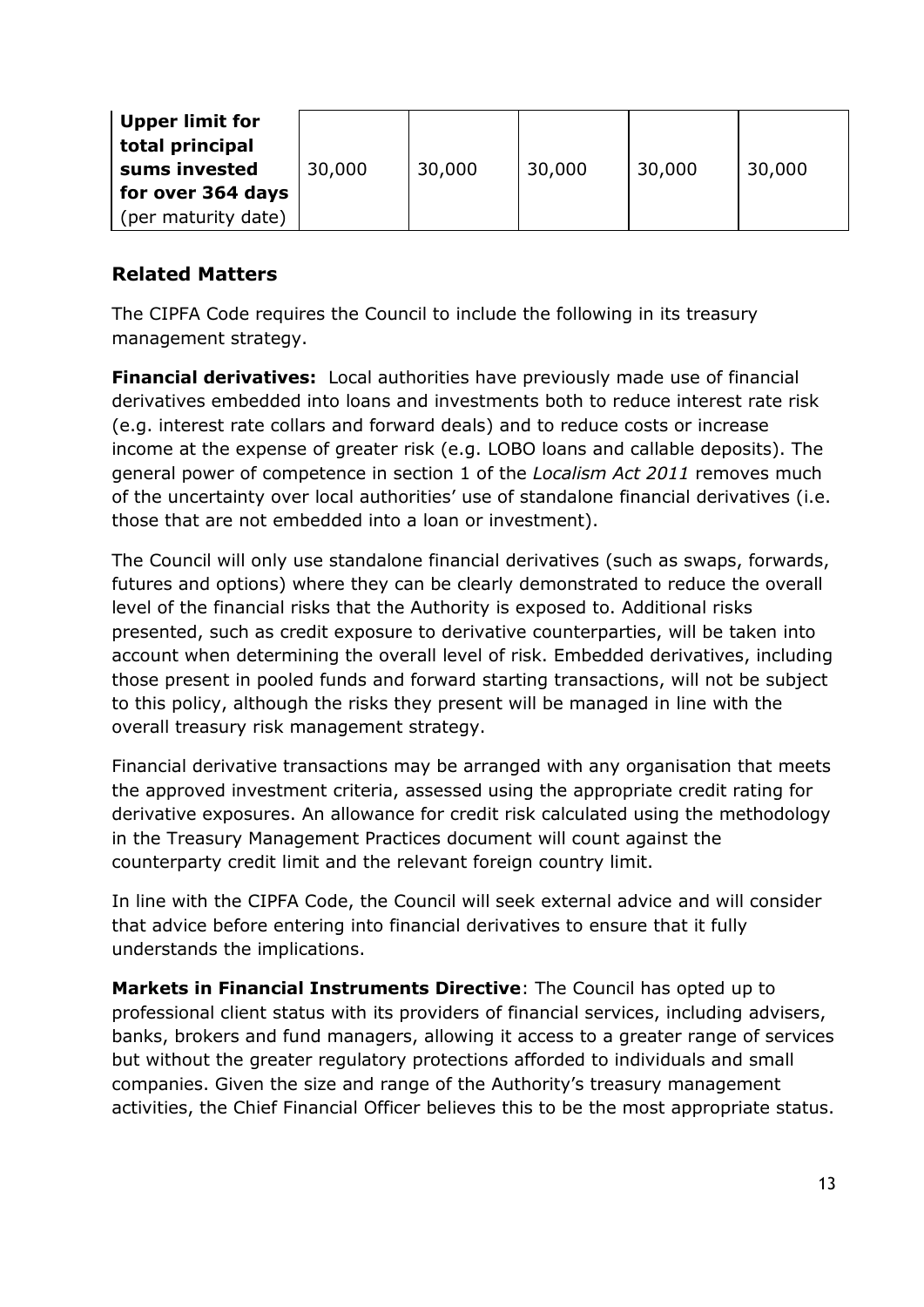## **Financial Implications**

The budget for investment income in 2021 to 22 is £45,000, based on an average investment portfolio of £18 million at an interest rate of 0.25 per cent. The budget for debt interest paid in 2021 to 22 is £2.33 million. Please note, these figures are provisional budget figures and may be subject to change during the budget setting approval process.

If actual levels of investments and borrowing, or actual interest rates, differ from those forecast, performance against budget will be correspondingly different.

Where investment income exceeds budget, e.g. from higher risk investments including pooled funds, or debt interest paid falls below budget, e.g. from cheap short-term borrowing, then the revenue savings may be transferred to a treasury management reserve to cover the risk of capital losses or higher interest rates payable in future years.

#### **Other Options Considered**

The CIPFA Code does not prescribe any particular treasury management strategy for local authorities to adopt. The Chief Financial Officer believes that the above strategy represents an appropriate balance between risk management and cost effectiveness. Some alternative strategies, with their financial and risk management implications, are listed below.

| <b>Alternative</b>         | <b>Impact on income and</b>  | <b>Impact on risk</b>      |
|----------------------------|------------------------------|----------------------------|
|                            | expenditure                  | management                 |
| Invest in a narrower       | Interest income will be      | Lower chance of losses     |
| range of counterparties    | lower                        | from credit related        |
| and/or for shorter times   |                              | defaults, but any such     |
|                            |                              | losses may be greater      |
| Invest in a wider range of | Interest income will be      | Increased risk of losses   |
| counterparties and/or for  | higher                       | from credit related        |
| longer times               |                              | defaults, but any such     |
|                            |                              | losses may be smaller      |
| Borrow additional sums     | Debt interest costs will     | Higher investment          |
| at long-term fixed         | rise; this is unlikely to be | balance leading to a       |
| interest rates             | offset by higher             | higher impact in the       |
|                            | investment income            | event of a default;        |
|                            |                              | however long-term          |
|                            |                              | interest costs may be      |
|                            |                              | more certain               |
| Borrow short-term or       | Debt interest costs will     | Increases in debt interest |
| variable loans instead of  | initially be lower           | costs will be broadly      |
| long-term fixed rates      |                              | offset by rising           |
|                            |                              | investment income in the   |
|                            |                              | medium term, but long-     |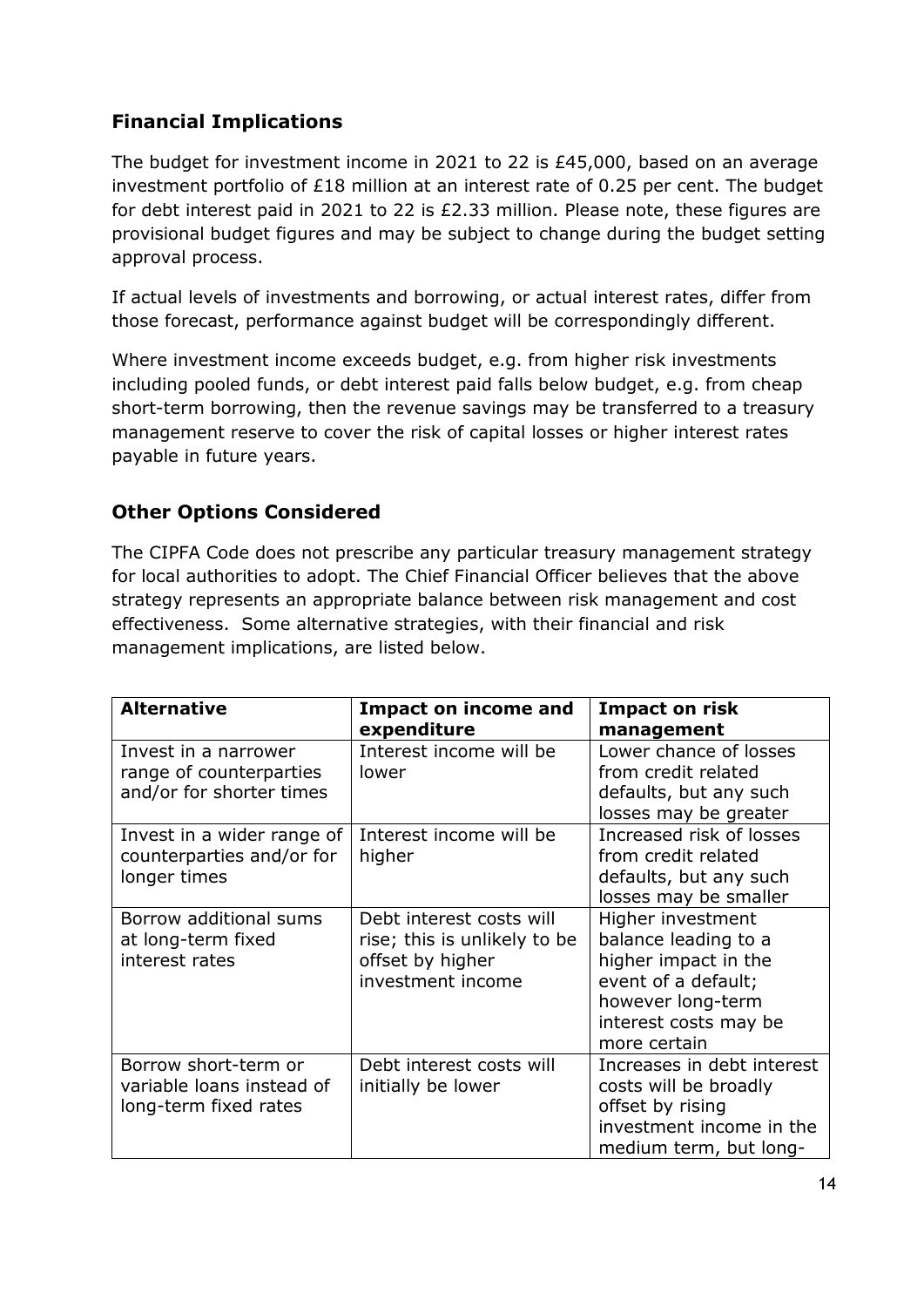|                              |                                                                          | term costs may be less<br>certain                                                                                                                   |
|------------------------------|--------------------------------------------------------------------------|-----------------------------------------------------------------------------------------------------------------------------------------------------|
| Reduce level of<br>borrowing | Saving on debt interest is<br>likely to exceed lost<br>investment income | Reduced investment<br>balance leading to a<br>lower impact in the event<br>of a default; however<br>long-term interest costs<br>may be less certain |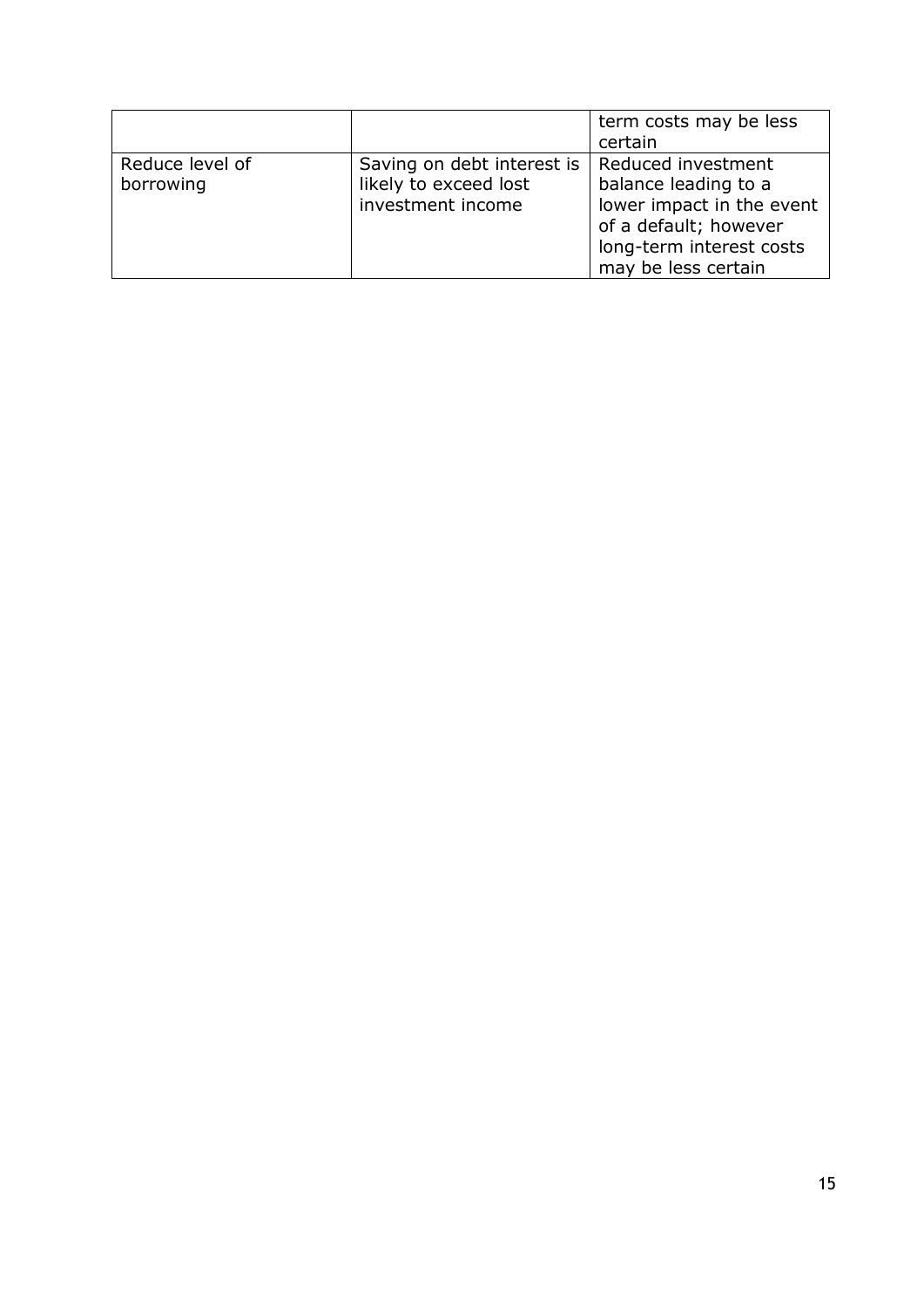#### **Appendix A – Arlingclose Economic and Interest Rate Forecast - November 2020**

#### **Underlying assumptions:**

- The medium-term global economic outlook remains weak. Second waves of Covid cases have prompted more restrictive measures and further lockdowns in Europe and the UK. This ebb and flow of restrictions on normal activity will continue for the foreseeable future, at least until an effective vaccine is produced and importantly, distributed.
- The global central bank and government responses have been significant and are in many cases on-going, maintaining more stable financial, economic and social conditions than otherwise.
- Although these measures supported a sizeable economic recovery in Q3, the imposition of a second national lockdown in England during November will set growth back and likely lead to a fall in GDP in Q4.
- Signs of a slowing economic recovery were already evident in UK monthly GDP and PMI data, even before the latest restrictions. Despite some extension to fiscal support measures, unemployment is expected to rise when these eventually come to an end in mid-2021.
- This situation will result in central banks maintaining low interest rates for the medium term. In the UK, Brexit is a further complication. Bank Rate is therefore likely to remain at low levels for a very long time, with a distinct possibility of being cut to zero. Money markets continue to price in a chance of negative Bank Rate.
- Longer-term yields will also remain depressed, anchored by low central bank policy rates, expectations for potentially even lower rates and insipid inflation expectations. There is a chance yields may follow a slightly different path in the medium term, depending on investor perceptions of growth and inflation, the development of a vaccine or if the UK leaves the EU without a deal.

#### **Forecast:**

- Arlingclose expects Bank Rate to remain at the current 0.10 per cent level.
- Additional monetary loosening through increased financial asset purchases was delivered as we expected. Our central case for Bank Rate is no change, but further cuts to zero, or perhaps even into negative territory, cannot be completely ruled out.
- Gilt yields will remain low in the medium term. Shorter term gilt yields are currently negative and will remain around zero or below until either the Bank expressly rules out negative Bank Rate or growth/inflation prospects improve.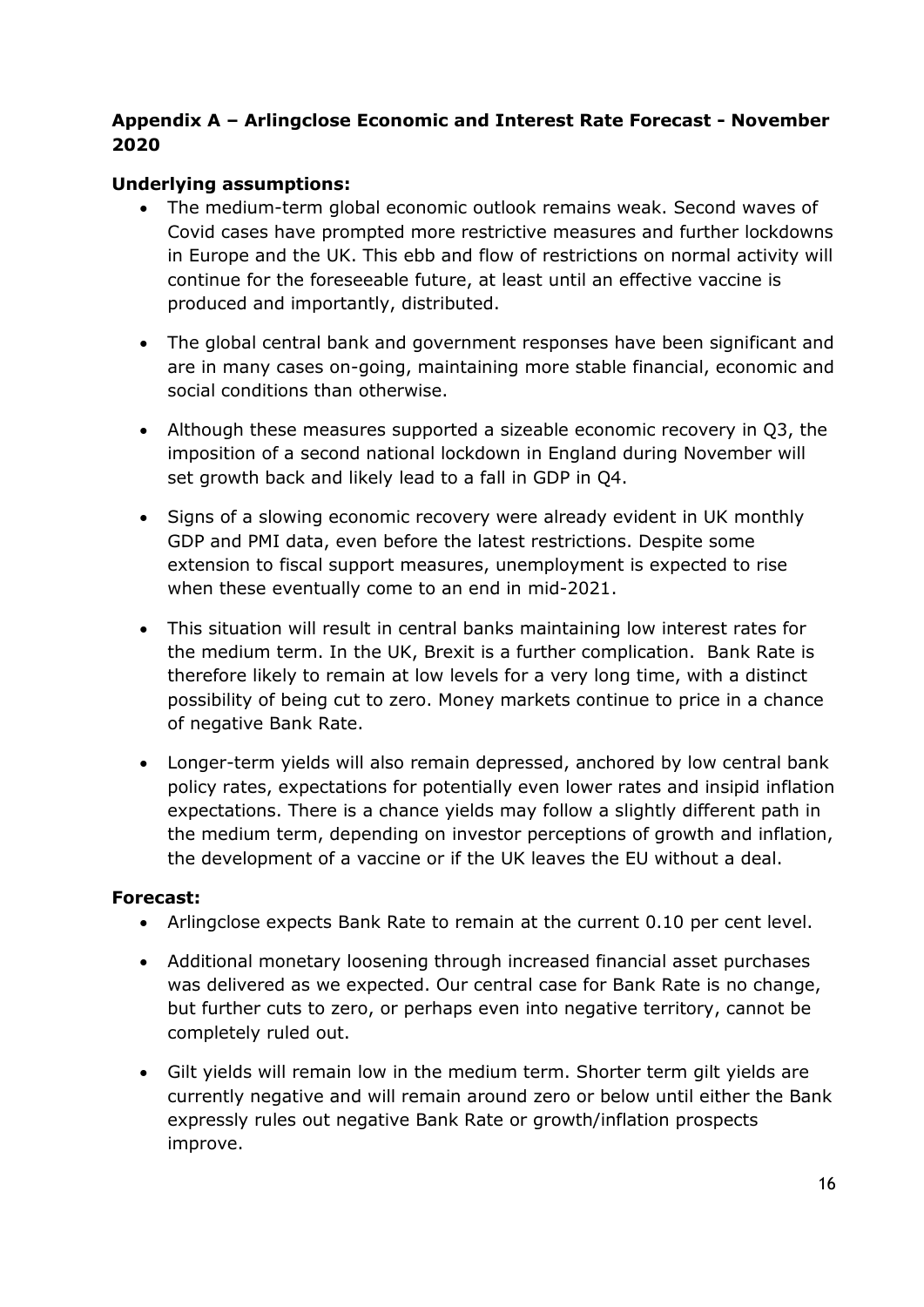Downside risks remain in the near term, as the government continues to react to the escalation in infection rates and the Brexit transition period comes to an end.

|                                                  | $Dec-20$ | Mar-21  | $Jun-21$ | $Sep-21$ | $Dec-21$ | Mar-22  | Jun-22  | $Sep-22$ | <b>Dec-22</b> | Mar-23  | $Jun-23$ | $Sep-23$ | $Dec-23$        |
|--------------------------------------------------|----------|---------|----------|----------|----------|---------|---------|----------|---------------|---------|----------|----------|-----------------|
| <b>Official Bank Rate</b>                        |          |         |          |          |          |         |         |          |               |         |          |          |                 |
| <b>Upside risk</b>                               | 0.00     | 0.00    | 0.00     | 0.15     | 0.15     | 0.15    | 0.15    | 0.30     | 0.30          | 0.30    | 0.30     | 0.30     | 0.30            |
| <b>Arlingclose Central Case</b>                  | 0.10     | 0.10    | 0.10     | 0.10     | 0.10     | 0.10    | 0.10    | 0.10     | 0.10          | 0.10    | 0.10     | 0.10     | 0.10            |
| Downside risk                                    | $-0.10$  | $-0.20$ | $-0.50$  | $-0.50$  | $-0.50$  | $-0.50$ | $-0.50$ | $-0.50$  | $-0.50$       | $-0.50$ | $-0.50$  | $-0.50$  | $-0.50$         |
| 3-month money market rate                        |          |         |          |          |          |         |         |          |               |         |          |          |                 |
| <b>Upside risk</b>                               | 0.05     | 0.05    | 0.05     | 0.10     | 0.10     | 0.15    | 0.20    | 0.30     | 0.30          | 0.30    | 0.30     | 0.30     | 0.30            |
|                                                  | 0.10     | 0.10    | 0.15     | 0.20     | 0.20     | 0.20    | 0.20    | 0.20     | 0.20          | 0.20    | 0.20     | 0.20     |                 |
| <b>Arlingclose Central Case</b><br>Downside risk | $-0.40$  | $-0.40$ | $-0.45$  | $-0.50$  | $-0.50$  | $-0.50$ | $-0.50$ | $-0.50$  | $-0.50$       | $-0.50$ | $-0.50$  | $-0.50$  | 0.20<br>$-0.50$ |
|                                                  |          |         |          |          |          |         |         |          |               |         |          |          |                 |
| 5yr gilt yield                                   |          |         |          |          |          |         |         |          |               |         |          |          |                 |
| <b>Upside risk</b>                               | 0.40     | 0.40    | 0.40     | 0.45     | 0.45     | 0.50    | 0.50    | 0.55     | 0.60          | 0.60    | 0.65     | 0.65     | 0.70            |
| <b>Arlingclose Central Case</b>                  | 0.00     | 0.00    | 0.05     | 0.10     | 0.15     | 0.15    | 0.20    | 0.20     | 0.25          | 0.25    | 0.25     | 0.25     | 0.25            |
| Downside risk                                    | $-0.30$  | $-0.40$ | $-0.50$  | $-0.55$  | $-0.60$  | $-0.60$ | $-0.60$ | $-0.60$  | $-0.60$       | $-0.60$ | $-0.60$  | $-0.60$  | $-0.60$         |
|                                                  |          |         |          |          |          |         |         |          |               |         |          |          |                 |
| 10yr gilt yield                                  | 0.40     | 0.40    | 0.40     | 0.45     | 0.45     | 0.50    | 0.50    | 0.55     | 0.60          | 0.60    | 0.65     | 0.65     | 0.70            |
| <b>Upside risk</b>                               |          |         |          |          | 0.40     | 0.45    |         |          | 0.50          |         |          |          |                 |
| <b>Arlingclose Central Case</b>                  | 0.30     | 0.30    | 0.35     | 0.40     |          |         | 0.45    | 0.50     |               | 0.55    | 0.55     | 0.55     | 0.55            |
| Downside risk                                    | $-0.30$  | $-0.40$ | $-0.50$  | $-0.55$  | $-0.50$  | $-0.50$ | $-0.50$ | $-0.50$  | $-0.50$       | $-0.50$ | $-0.50$  | $-0.50$  | $-0.50$         |
| 20yr gilt yield                                  |          |         |          |          |          |         |         |          |               |         |          |          |                 |
| <b>Upside risk</b>                               | 0.40     | 0.40    | 0.40     | 0.45     | 0.45     | 0.50    | 0.50    | 0.55     | 0.60          | 0.60    | 0.65     | 0.65     | 0.70            |
| <b>Arlingclose Central Case</b>                  | 0.70     | 0.70    | 0.70     | 0.75     | 0.75     | 0.75    | 0.80    | 0.80     | 0.85          | 0.85    | 0.85     | 0.85     | 0.85            |
| Downside risk                                    | $-0.20$  | $-0.20$ | $-0.25$  | $-0.30$  | $-0.30$  | $-0.30$ | $-0.30$ | $-0.30$  | $-0.30$       | $-0.30$ | $-0.30$  | $-0.30$  | $-0.30$         |
| 50yr gilt yield                                  |          |         |          |          |          |         |         |          |               |         |          |          |                 |
| <b>Upside risk</b>                               | 0.40     | 0.40    | 0.40     | 0.45     | 0.45     | 0.50    | 0.50    | 0.55     | 0.60          | 0.60    | 0.65     | 0.65     | 0.70            |
| <b>Arlingclose Central Case</b>                  | 0.60     | 0.60    | 0.60     | 0.65     | 0.65     | 0.65    | 0.70    | 0.70     | 0.75          | 0.75    | 0.75     | 0.75     | 0.75            |
| Downside risk                                    | $-0.20$  | $-0.20$ | $-0.25$  | $-0.30$  | $-0.30$  | $-0.30$ | $-0.30$ | $-0.30$  | $-0.30$       | $-0.30$ | $-0.30$  | $-0.30$  | $-0.30$         |

**PWLB Certainty Rate (Maturity Loans) = Gilt yield + 1.80% PWLB HRA Rate = Gilt yield + 0.80% PWLB Infrastructure Rate (Maturity Loans) = Gilt yield + 0.60%**